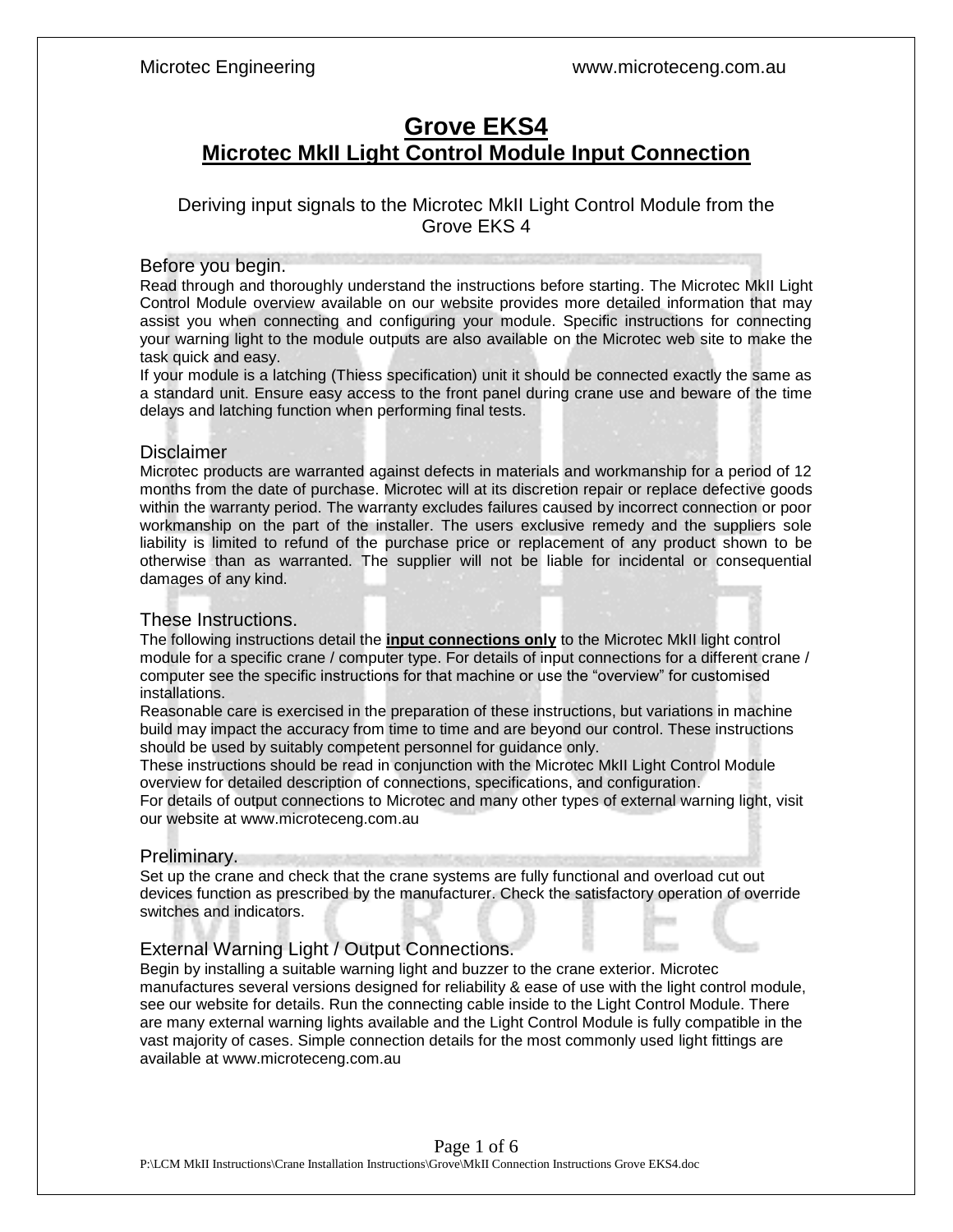#### Microtec Engineering www.microteceng.com.au

#### Input Connections.

The Light Control Module requires electrical inputs from the machine to activate the outputs. Some signals that may be required are:

•90% load or Pre Warning •100% load or Motion Cut •Anti two block / overhoist alarm •All potentially unsafe overrides

Possible connection points from which these signals may be derived are detailed in table 1. Begin by verifying the change in voltage for the given function at the prescribed connection points with a volt meter. When sure of the connections isolate or disconnect the batteries before commencing electrical work.

| Light<br>Module<br>Input<br>connection<br>Fig 2. | <b>Function</b>       | Connection Point, Position, Description.                                                                                                                                                                                                                                                                                                                                                                                                                  |  |  |  |  |  |
|--------------------------------------------------|-----------------------|-----------------------------------------------------------------------------------------------------------------------------------------------------------------------------------------------------------------------------------------------------------------------------------------------------------------------------------------------------------------------------------------------------------------------------------------------------------|--|--|--|--|--|
|                                                  | 90%                   | Remove the EKS4 computer from the dash and locate connector X1 on the rear panel.<br>Connect a wire from terminal 14 of X1 to Input terminal 1 of the Light Control Module.<br>Connect 2 new wires, one into connector X1 pin 4 and one into connector X1 pin 8.<br>Terminate both wires to connector X9 terminal 1 (24V). These 2 new wires are<br>unnecessary if X1 pins 4 and 8 are already terminated. (Terminal pins are available<br>from Microtec) |  |  |  |  |  |
| $\overline{2}$                                   | 100%                  | Also in the X1 connector. Connect a wire from terminal 6 of connector X1 to the Light<br>Control Module Input terminal 2.                                                                                                                                                                                                                                                                                                                                 |  |  |  |  |  |
| 3                                                | Override              | Locate the override switch and remove from the panel to gain access to the terminals at<br>the rear. With the computer powered up operate the switch and measure the terminals<br>with a volt meter. A terminal should be found that reads 24V when the switch is turned<br>to override. Connect a wire from this terminal to the Light Control Module Input terminal<br>3.                                                                               |  |  |  |  |  |
| 4                                                | <b>Not Used</b>       | <b>Not Connected</b>                                                                                                                                                                                                                                                                                                                                                                                                                                      |  |  |  |  |  |
| 5                                                | Not Used              | <b>Not Connected</b>                                                                                                                                                                                                                                                                                                                                                                                                                                      |  |  |  |  |  |
| $6\phantom{1}6$                                  | Not Used              | <b>Not Connected</b>                                                                                                                                                                                                                                                                                                                                                                                                                                      |  |  |  |  |  |
| 24V                                              | Supply 12<br>or $24V$ | Locate connector X9 on the rear of the EKS4 computer. Connect a wire from the X9<br>terminal 1 (white wire) to the Light Control Module 24V supply terminal.                                                                                                                                                                                                                                                                                              |  |  |  |  |  |
| <b>GND</b>                                       | Supply<br><b>GND</b>  | Also in the X9 connector. Connect a wire ifrom the X9 terminal 3 (brown wire) to the<br>Light Control Module supply GND terminal.                                                                                                                                                                                                                                                                                                                         |  |  |  |  |  |
|                                                  |                       |                                                                                                                                                                                                                                                                                                                                                                                                                                                           |  |  |  |  |  |

### *Table 1 Signal Connections*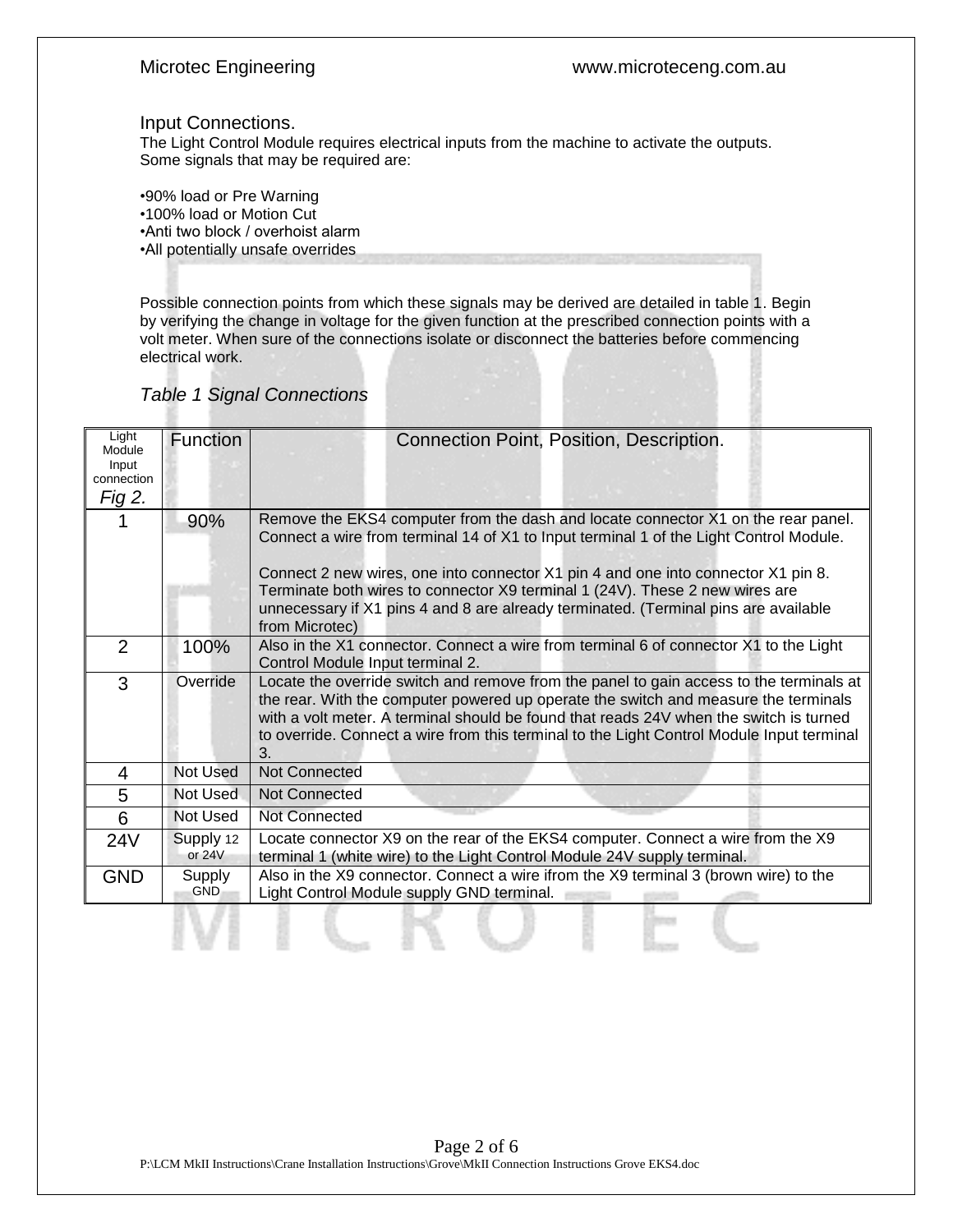Microtec Engineering www.microteceng.com.au





### Input Polarity

On completion of the wiring the normal input polarity of the Light Control Module must be set as follows:

#### Page 3 of 6

P:\LCM MkII Instructions\Crane Installation Instructions\Grove\MkII Connection Instructions Grove EKS4.doc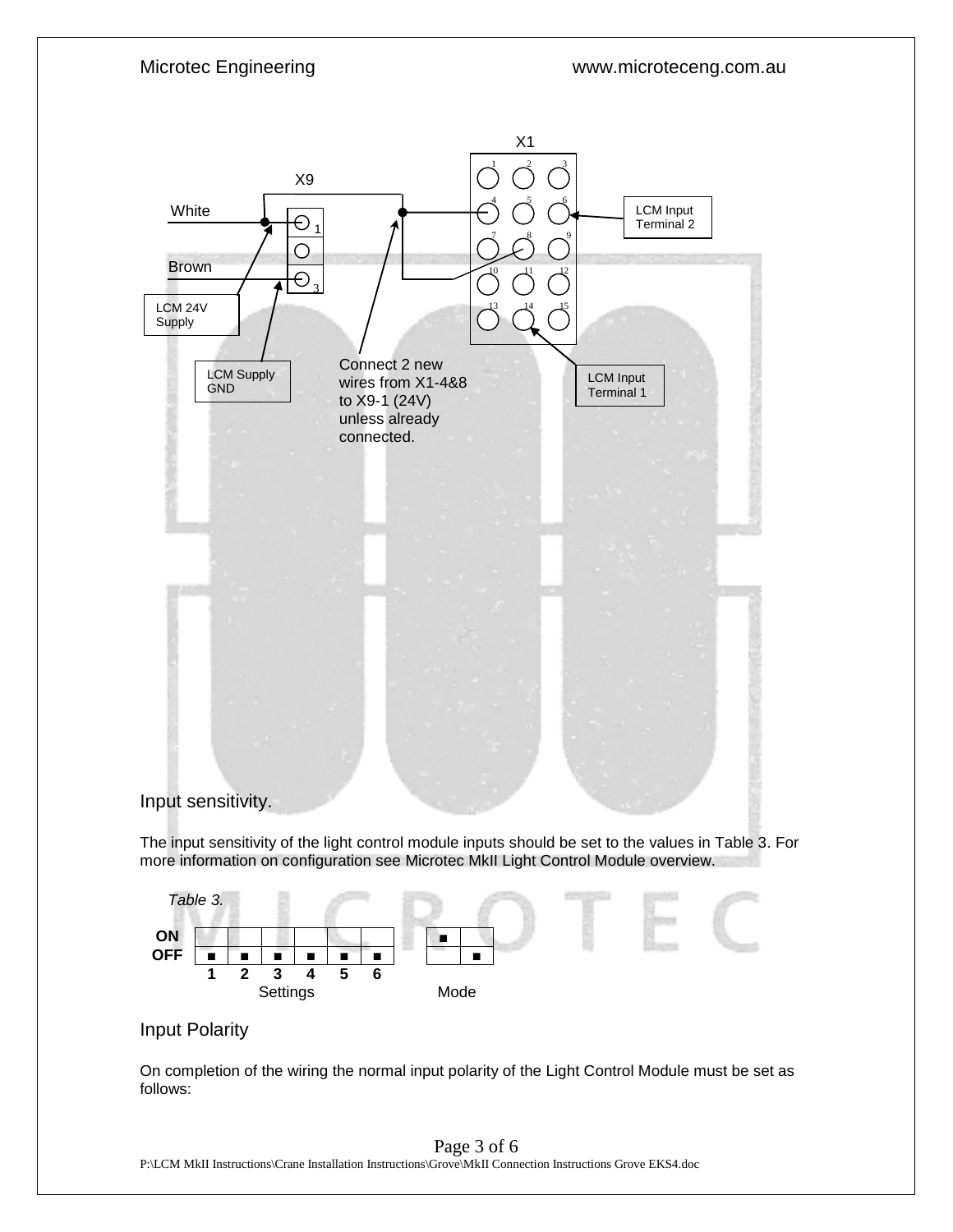# Microtec Engineering **WALLOCAL CONTENTS** www.microteceng.com.au *Table 4 Fig.1* **ON** ■ **OFF** ■ ■ ■ ■ ■ ■ ■ **1 2 3 4 5 6 Settings** Mode



# Pull Up Resistors

The Pull Up resistors should be set on the Light Control Module as follows:



# Functional tests.

On completion of the electrical work functional tests should be conducted to verify the performance of the system. Set up the crane in a normal working state and ensure that no overrides are active. Providing that the values prescribed in Table 2 were correct and the Input Polarity DIP switches agree with Table 4 the warning light should be Green.

If the warning light does not settle at green check the troubleshooting section below.

•Impose or simulate a 90% load on the crane, the warning light should show Amber.

•Impose or simulate a 100% load on the crane that causes a motion cut, the warning light should show Red and sound the buzzer. Return the crane to a safe (Green) working range.

•Carefully overwind each winch to impose a 2 blocked state on the crane. In each case the warning light should show Red and sound the buzzer. Return the crane to a safe (Green) working range.

Page 4 of 6

P:\LCM MkII Instructions\Crane Installation Instructions\Grove\MkII Connection Instructions Grove EKS4.doc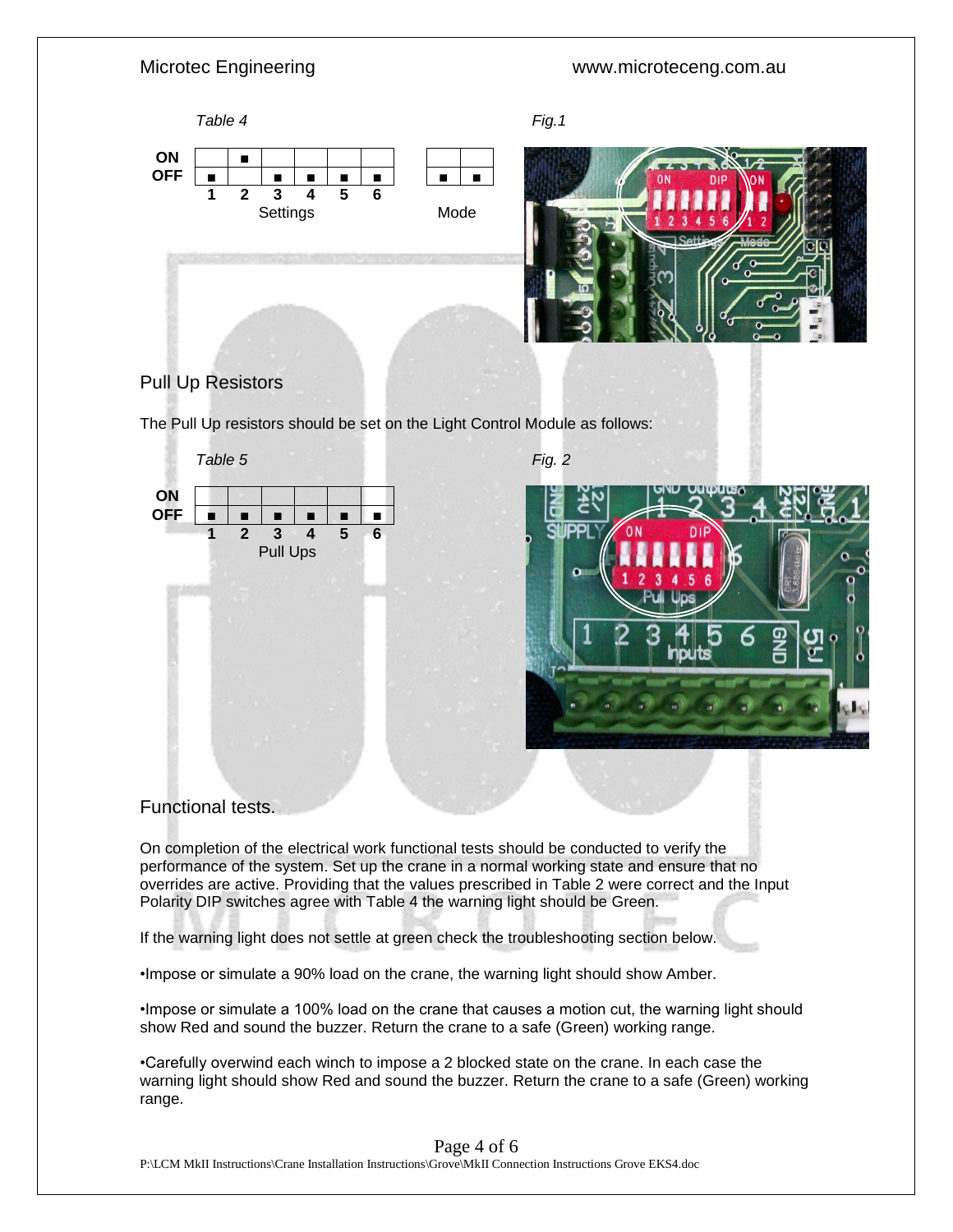•Activate each override switch with inputs to the light control module in turn. In each case the warning light should show Red and sound the buzzer. Return the crane to a safe (Green) working range.

If all of the above states test OK the cables may be tidied and the covers replaced.



Page 5 of 6 P:\LCM MkII Instructions\Crane Installation Instructions\Grove\MkII Connection Instructions Grove EKS4.doc